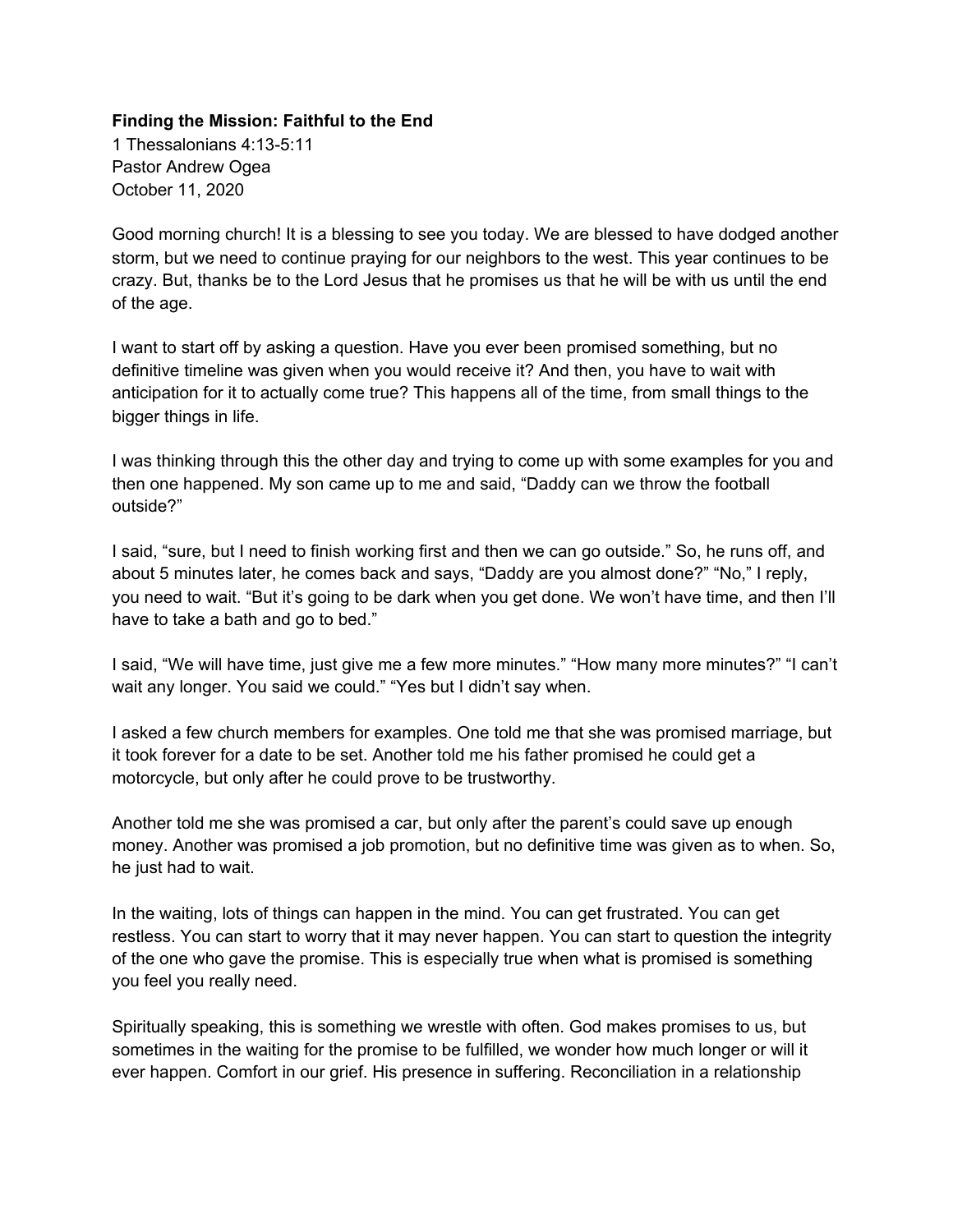when you followed his plan for conflict resolution. Waiting for a promise to be fulfilled can be difficult.

Today, we are going to be looking at the greatest promise yet to be fulfilled for believers found in the book of First Thessalonians. The Apostle Paul came to the city of Thessalonica on his second missionary journey around AD 50. The city was the capital of Macedonia. It was a free city in the Roman empire, which meant that there was no Roman army stationed there. It was a melting pot of people because of the trade routes. It was prosperous and thriving.

There was also a relatively large Jewish presence, and they had their own temple. In the book of Acts, we learn that Paul went there and debated with the Jews at least three times about the death and resurrection of Christ. Some of them believed the gospel and joined Paul. Also, many devout Greek men and women believed and were added to the church.

Paul began to teach them and help them grow in their faith in the Lord as a church. But, the unbelieving Jews got so angry about this that they raised up a riot and eventually Paul had to leave the city. The new converts were now without their leader, and began to experience intense persecution: isolation, ostracism, and attacks from society.

Paul was so concerned about them that he sent Timothy to check on them regarding the strength of their faith. Timothy reported to Paul that the Thessalonians were remaining steadfast and faithful in the midst of intense opposition and persecution. Timothy also let him know that some Jews had been making false charges against him.

But, regarding the issue that we are looking at today, Timothy informed Paul that the church was anxious and had questions concerning the promise of the second coming of Jesus. And in the waiting, their anxieties, the imagining of scenarios, the questioning, the what-ifs, had led them to be discouraged.

So, Paul writes them a letter, 1 Thessalonians to address all of these issues, but he takes roughly two chapters to answer their questions and relieve their anxiety regarding the promise of the second coming.

The title of the message today is Faithful to the End. And, in a moment, we are going to start reading in 1 Thessalonians 4:13, but before we do I want to ask yourself this question, "Am I ready?" "Am I ready for Jesus to come again?" "In light of that, how can I be faithful to the end?" So, let's begin, 1 Thessalonians 4:13-18,

### **1 Thess. 4:13 Brothers and sisters, we do not want you to be uninformed about those who sleep in death, so that you do not grieve like the rest of mankind, who have no hope.**

**14 For we believe that Jesus died and rose again, and so we believe that God will…**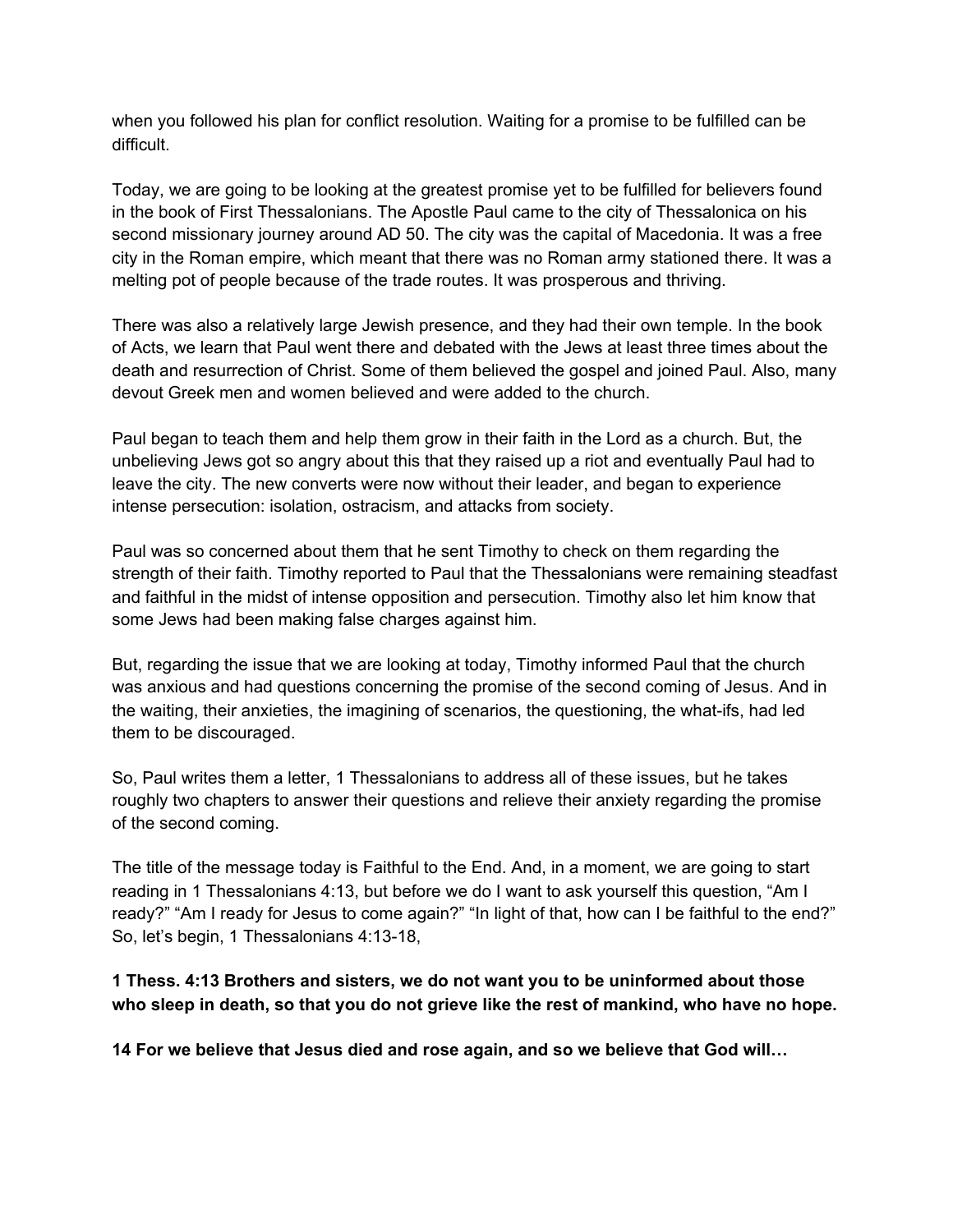I want to stop right there because these first couple of verses gives our first answer to the question, "How can I be faithful to the end?" You must first expect the return of the Lord

## **I. Expect the Return of the Lord (4:13-18; 5:1-3) A. Your Expectations Must Be Informed By Truth (4:13-14)**

I know it sounds basic, but you are not ready for the Lord's return if you don't have an expectation that he is coming again. But expectations must be informed by the truth. If we are ignorant of the truth of what is to come then our expectations will be skewed. And if we base our lives on skewed expectations, then we will miss the mark.

1. Ignorance Causes Problems (v. 13)

Paul wanted the church to be informed for this reason. Ignorance can cause problems. In 2 Thessalonians, Paul's second letter to church, we learn that some in the church had taken an overzealous approach, to the point that they had quit their jobs and were now dependent on others. It was causing conflict in the church and sending the wrong message to the world. (2 Thess. 3:11-12).

Ignorance also caused confusion because there appears to have been some false teaching on the subject, which led them to build their understanding of the end-times on speculation (2 Thess. 2:1-3).

As I said before, their ignorance also led to discouragement and grief because they were unsure what happened to their believing loved ones who passed away waiting for Christ to come back. So, for this, the Lord wants to inform us so that we can be hopeful. And he is not saying that we don't grieve when a loved one dies, but because we are informed, we do not grieve like those in the world who have hope.

2. The Gospel Validates the Promise (v. 14)

So, expectations must be formed by truth. We can't afford to be ignorant. But, Paul says, before you get into the details, you must realize that the foundation for the Promise of Christ's Return is the work that Jesus did on the cross. In other words, it is the Gospel that Validates the Promise of His return. Look at verse 14 again.

## **1 Thess. 4:14 For we believe that Jesus died and rose again, and so we believe…...**

So, the gospel validates the promise. Because we believe Jesus *did*...we can trust that he *will.* . We believe that through Jesus' death, our sins are forgiven, and our future is secure. And when that happens he raises us to new life. We are born again. So, physically our bodies will die, but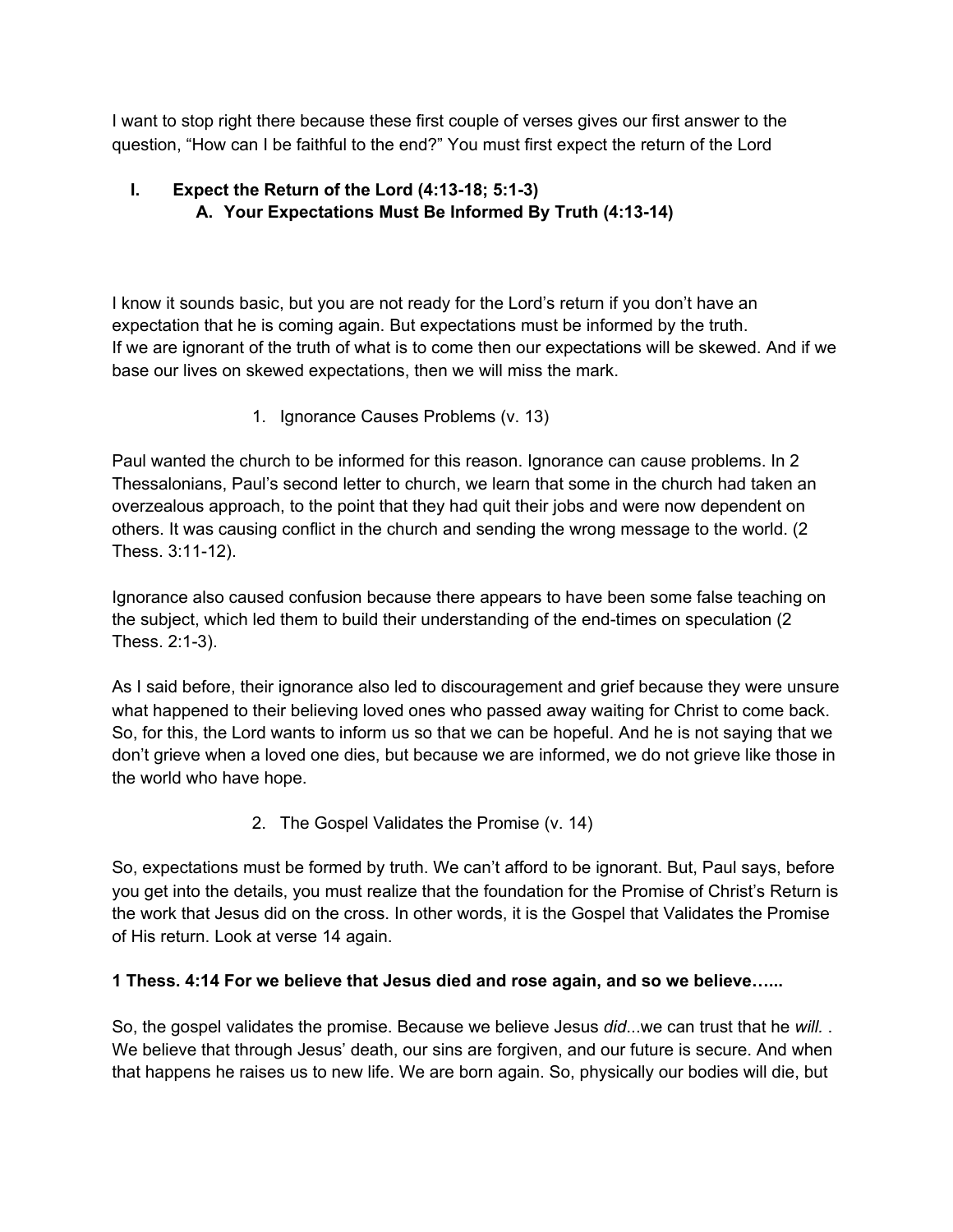spiritually we will just go to sleep. That is why he uses the word sleep to describe those who have already died.

And then Jesus rose again. The resurrection provides the back-up, the verification for the promise that he will come again. I love the way one commentator said it:

### **The death of Christ** *purchased* **our redemption, but the resurrection of Christ** *proves* **our redemption.**

If Jesus didn't die on the cross, and then rise again, then his return would be an empty promise. But the truth of this gospel message validates his promise.

## **B. Discover the Details of the Promise**

So with that foundation laid we can now discover the details of the promise. I've located 9 truths just from these few verses. So, let's read the verses first and then I will list them for you.

**14 For we believe that Jesus died and rose again, and so we believe that God will bring with Jesus those who have fallen asleep in him.**

15 According to the Lord's word, we tell you that we who are still alive, who are left until **the coming of the Lord, will certainly not precede those who have fallen asleep.**

**16 For the Lord himself will come down from heaven, with a loud command, with the voice of the archangel and with the trumpet call of God, and the dead in Christ will rise first.**

17 After that, we who are still alive and are left will be caught up together with them in the **clouds to meet the Lord in the air. And so we will be with the Lord forever.**

**18 Therefore encourage one another with these words.**

**1 Thess. 5:1 Now, brothers and sisters, about times and dates we do not need to write to** you, 2 for you know very well that the day of the Lord will come like a thief in the night.

**3 While people are saying, "Peace and safety," destruction will come on them suddenly, as labor pains on a pregnant woman, and they will not escape.**

So, here are some of the details of the promise of the second coming of Christ that comes straight from this passage. I want to also give you some supporting scriptures for them as well. The first one is that the Lord will descend from heaven.

## **1. The Lord Will Descend From Heaven (v. 16.)**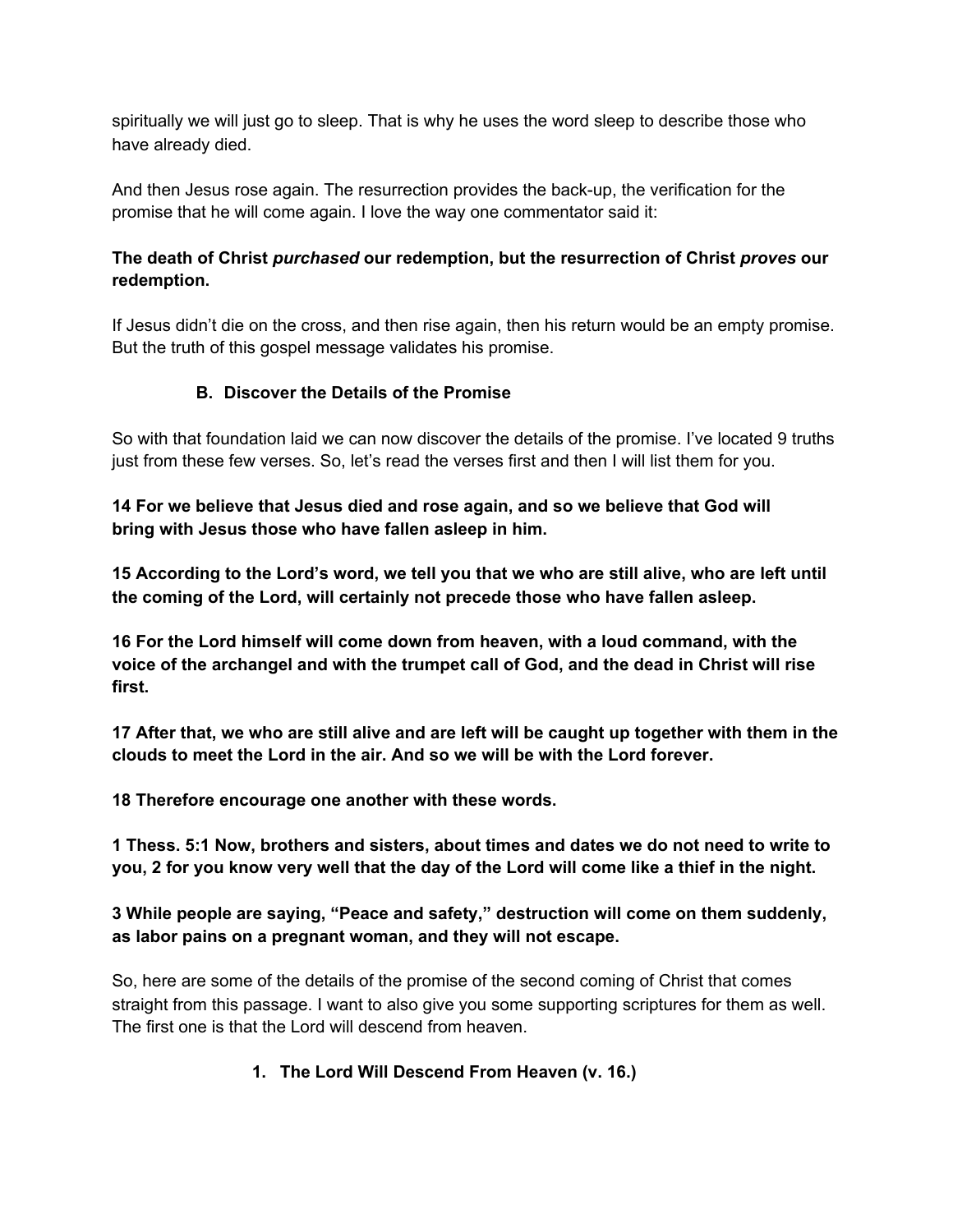Jesus himself will come down from where he has been--seated at the right hand of the Father. If you recall, after 40 days on earth in his resurrected body, Christ ascended to heaven right in front of his disciples. And as they watched with amazement, two angels appeared and said,

**Acts 1:11 "why do you stand here looking into the sky? This same Jesus, who has been taken from you into heaven, will come back in the same way you have seen him go into heaven."**

## **2. The Lord Will Bring the Souls of Those "Asleep" (v. 14)**

The second detail is that the Lord will bring the souls of those asleep. The Bible informs us that when a believer dies, his or her soul departs the body and goes to be with Jesus in Heaven. (2) Cor. 5:8; Phil 1:23).

### **2 Cor. 5:8 Yes, we are fully confident, and we would rather be away from these earthly bodies, for then we will be at home with the Lord.**

And so in our text, in verse 14 we learn that God will bring with Jesus those who have fallen asleep in him. The souls of believers who have died will accompany Jesus back to earth.

## **3. The Lord Will Make a Loud Entrance (v. 16)**

The third detail is that the Lord's entrance will be incredibly loud. Christ will return visibly with a commanding shout. There will be an unmistakable call from an angel. There will be a trumpet blast, which has never been heard before.

## **4. The Lord Will Raise the Dead in Christ First (v. 16)**

The fourth detail is that with this loud command, the dead in Christ will rise first. When Christ comes, there will be a great reunion in the air of the resurrected bodies from the graves with the souls that originally inhabited them. This truth is affirmed in Paul's letter to the church in Corinth. It says in 1 Corinthians 15:52 that

### 1 Cor. 15:52 In a flash, in the twinkling of an eye, at the last trumpet. For the trumpet will **sound, the dead will be raised imperishable,**

## **5. The Lord Will Raise the Living in Christ (v. 17)**

Then the fifth detail. The Lord Will Raise believers in Christ who are living at the time of the fulfillment of this promise. And Christ will unite and reunite the dead and the living in the air. Just as the dead will rise in their resurrected bodies, Paul also told the Corinthian church that those living would have their bodies transformed into their eternal bodies.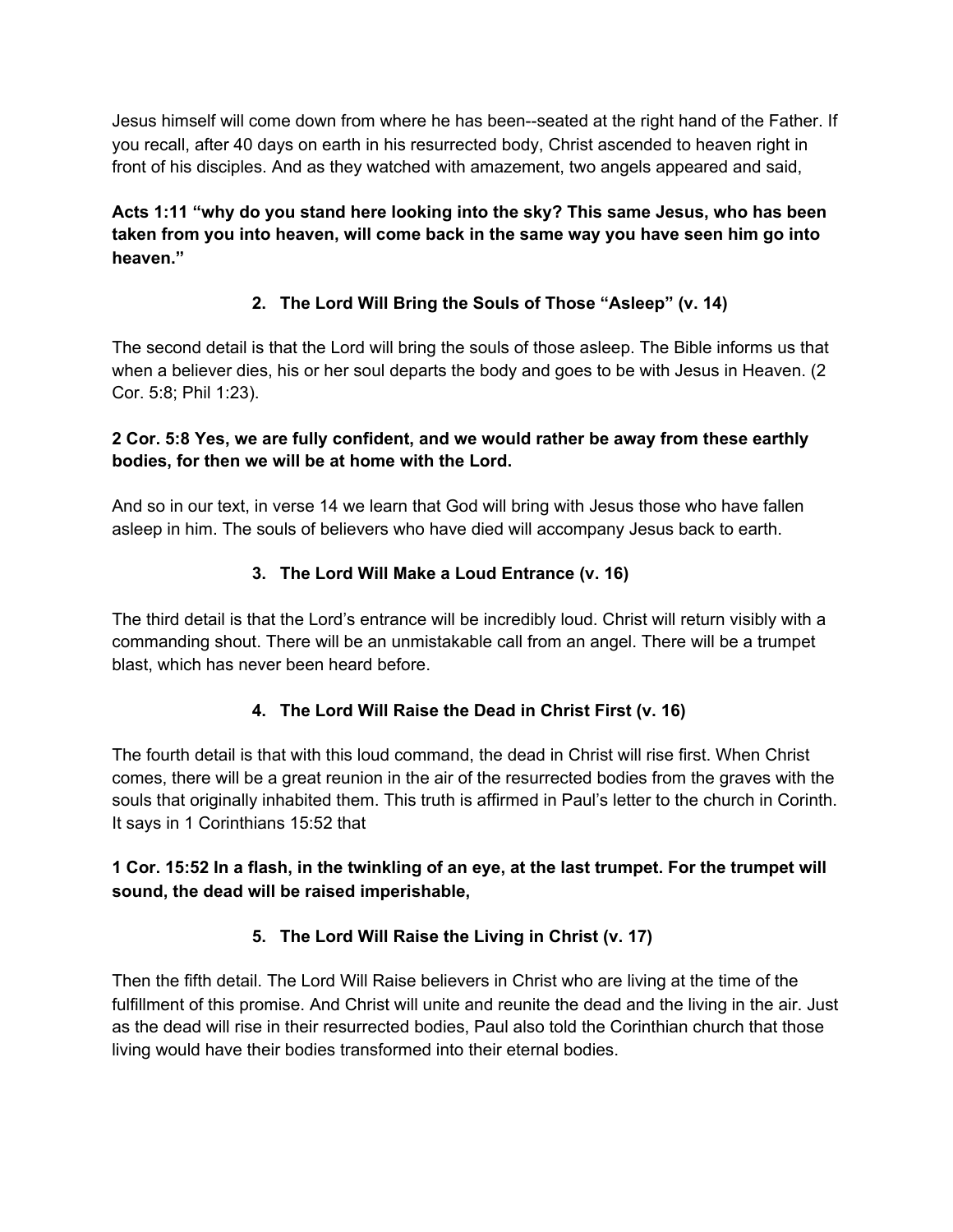**1 Cor. 15:52b and we will be changed. 53For the perishable must clothe itself with the imperishable, and the mortal with immortality.**

**54 When the perishable has been clothed with the imperishable, and the mortal with immortality, then the saying that is written will come true:**

**"Death has been swallowed up in victory." 55 "Where, O death, is your victory? Where, O death, is your sting?"**

# **6. The Lord Will Take the Saints to Heaven (v. 17)**

The sixth detail is that the Lord will then take all of the saints, those who have died and those currently living, to heaven with him. This was exactly what Jesus promised to his disciples after he told them that he would be leaving them. He said,

**John 14:1 "Do not let your hearts be troubled. You believe in God; believe also in me. 2 My Father's house has many rooms; if that were not so, would I have told you that I am going there to prepare a place for you?**

3 And if I go and prepare a place for you, I will come back and take you to be with me that **you also may be where I am.**

# **7. The Lord Will Give No Advanced Notice (5:1-2)**

The seventh detail is that the Lord will give no advanced notice. Paul uses the illustration of the thief in the night to describe this. Just like a thief doesn't give you advance notice that he is coming to rob you, Christ will come, and it will be a great surprise.

## **8. Unbelievers Will Experience Sudden Destruction (5:3)**

The eighth detail is that unbelievers will experience sudden destruction. Paul likens it to the swift and sudden onset of labor pain that comes to a pregnant woman. And, at the time it happens, it says people will be saying "peace and safety."

There are a few different views for what peace and safety could mean. But, what I take it to mean is that the world will be indifferent toward God, not taking his imminent judgment seriously, and having a false sense of security. The security is false because there is nothing but trust in the Lord Jesus that will deliver someone from the sudden destruction that will come.

# **9. Unbelievers Will Be Unable To Escape Destruction (5:3)**

The ninth detail is that the unbelievers will be unable to escape this destruction.The Greek word used for destruction here has a more detailed meaning. It means "utter and hopeless ruin." It is a loss of everything worthwhile, causing the victims to despair of life itself.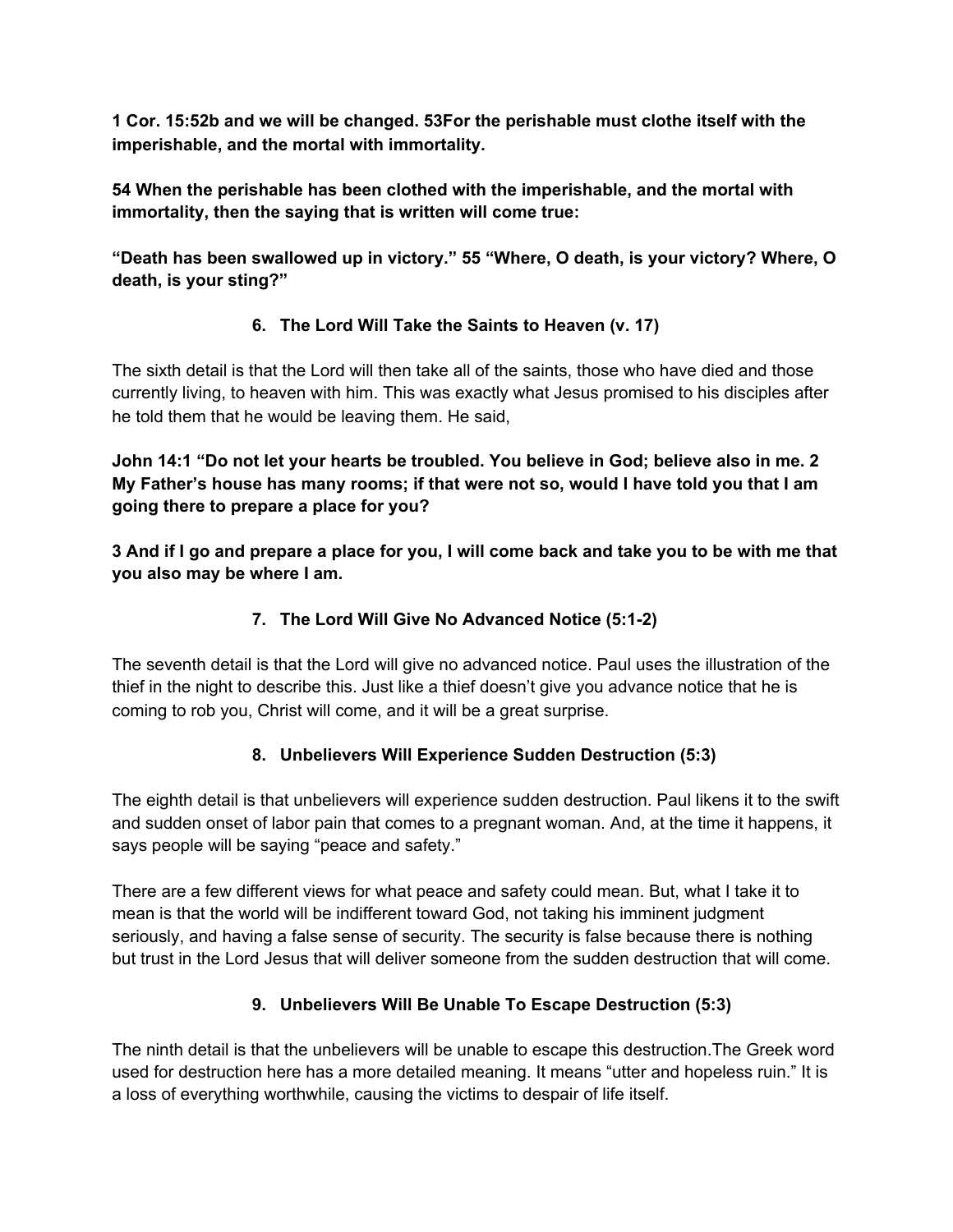But, they will not be totally annihilated at this time. Instead, they are assigned to wrath and denied the privileges of salvation that the believers will enjoy. Unbelievers will suffer judgment. Christians will enter glory with Jesus.

It seems from the text that the return of Jesus will be a swift exodus for believers. But the day of the Lord's judgment upon unbelievers will be an extended period, not just a single event. We don't have time today to get into the details of that. But before we move on, I want to mention other important component of expecting the Lord's return

So, to get ready for the end, we need to expect that the Lord is coming back. Those expectations need to be informed by the truth, we need to discover the details of the promise, but we also don't need to waste time on what we don't know.

#### **C. Don't Waste Time on What You Don't Know (5:1)**

Dates and times have never been a part of God's revelation concerning the Second Coming. Jesus was clear with his disciples. In Matthew, he said,

**Matt 24:36 "But about that day or hour no one knows, not even the angels in heaven, nor the Son, but only the Father.**

#### Acts 1:7 He said to them: "It is not for you to know the times or dates the Father has set **by his own authority.**

Why is it better for you not to know. Think about it, if you knew the dates and times, and it were a couple hundred or thousand years in the future, what would happen? Human nature would take over and the urgency and passion for the mission of God would be stifled.

But, if the date were sure and it was a week from now, then the world would go crazy. We have seen glimpses of this with past predictions of Christ's return. Perhaps people would go on a sinning spree and then turn to Christ right before. The church would panic too which could lead to some rash decision making. Pastor Mark Howell from FBC Daytona Beach says it this way,

#### **The Bible does not give dates and times, it gives a promise: Christ is coming. An** *indifferent* **church lacks motivation and a** *panicked* **church lacks peace. However, an** *expectant* **church is filled with passion.**

We are in this series Finding the Mission of Christ. And this is exactly how the church of God should pursue its mission - with passion and expectancy. So, the challenge here is to not waste your time being consumed with the things that haven't been revealed about the end times.

Don't get so consumed with thoughts that the world could be coming to an end that you lose sight of, or your passion for, the mission of God.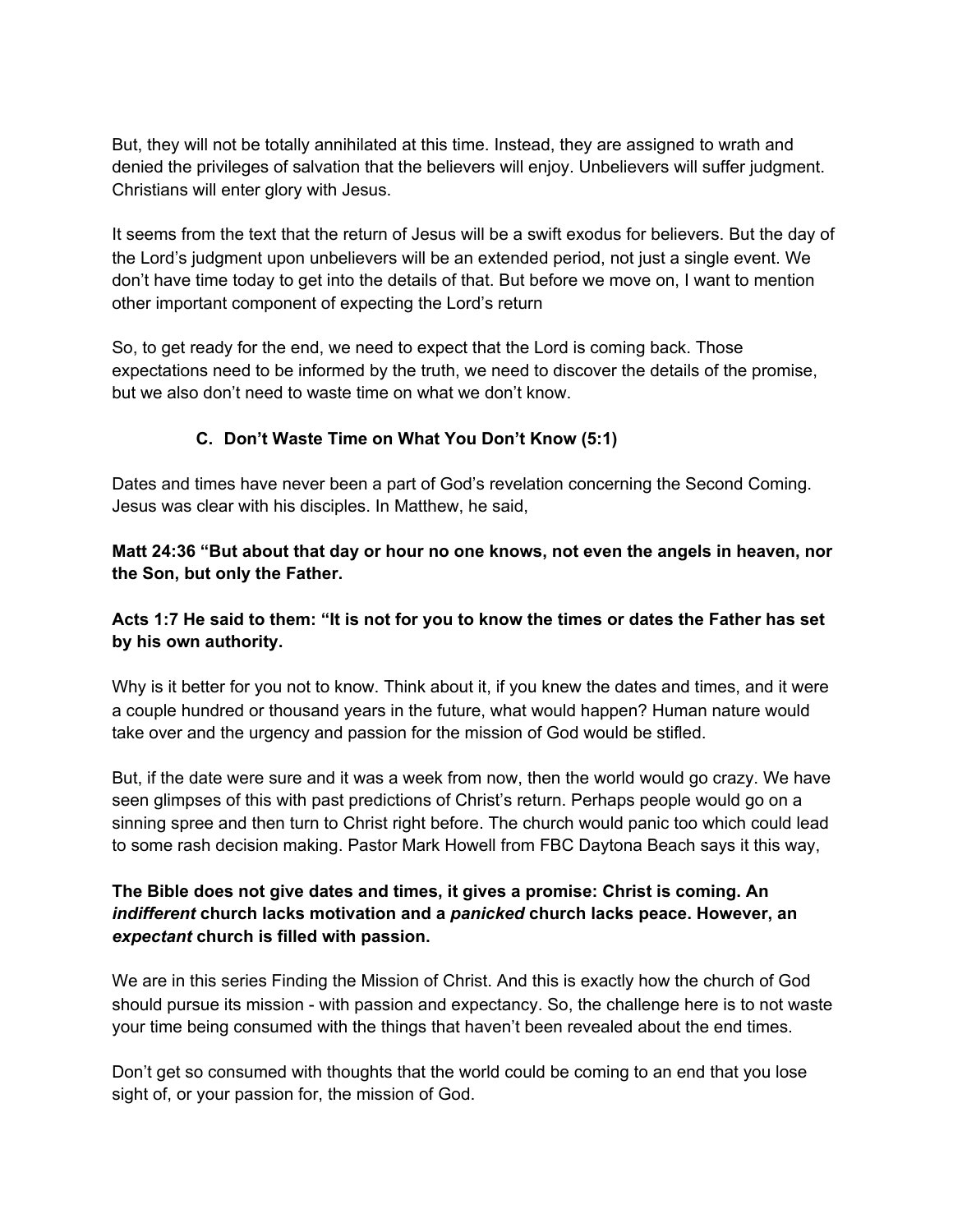That leads me to the next main point. How can we be faithful to the end? We first need to expect the second coming of Christ. But more importantly, we need to live the mission like he is coming soon.

### **II. Live the Mission Like He Is Coming Soon (5:4-11)**

Live the Mission like he is coming soon. If we believe that Jesus is coming back and our expectations of the future are based on the truth of God's word, then that ought to shape how we live in the present. As we learned earlier in this series, the Lord Jesus gave us the mission of making disciples of all nations, baptizing them, and teaching them to observe all that Jesus commanded

And we need to be all in, passionately living out this mission like Jesus is Coming Soon. And our passage points to three things that we must do to live out the mission in this way. The first one in chapter 5:4-6:

**1 Thess. 5:4 But you, brothers and sisters, are not in darkness so that this day should** surprise you like a thief. 5 You are all children of the light and children of the day. We do **not belong to the night or to the darkness.**

6 So then, let us not be like others, who are asleep, but let us be awake and sober. 7 For **those who sleep, sleep at night, and those who get drunk, get drunk at night.**

How do we live the mission like he is coming soon? Well, first we need to wake up!

#### **A. Wake Up!**

Christians are not in darkness. Folks, please hear this, you are not children of darkness. Those who are separated from God because of their sin, those who have not turned from their wickedness, and trusted in the Lord Jesus for salvation, those are the ones who are children of darkness.

But, you are not! You are not like the others, the unbelievers who are asleep. Before, Paul used sleep as a term for those who are physically dead. Now, he used sleep to mean those who are spiritually dead. He said, You are not like those who belong to the dark--those who sleep at night.

You belong to the day. You have been awakened by the light of Jesus Christ. But, the reality is that some of us are snoozing.

Any of you sleepwalkers? I am a sleepwalker. I've got some funny stories. My wife has some even funnier stories because she has witnessed them. I sleep-walked during my honeymoon. It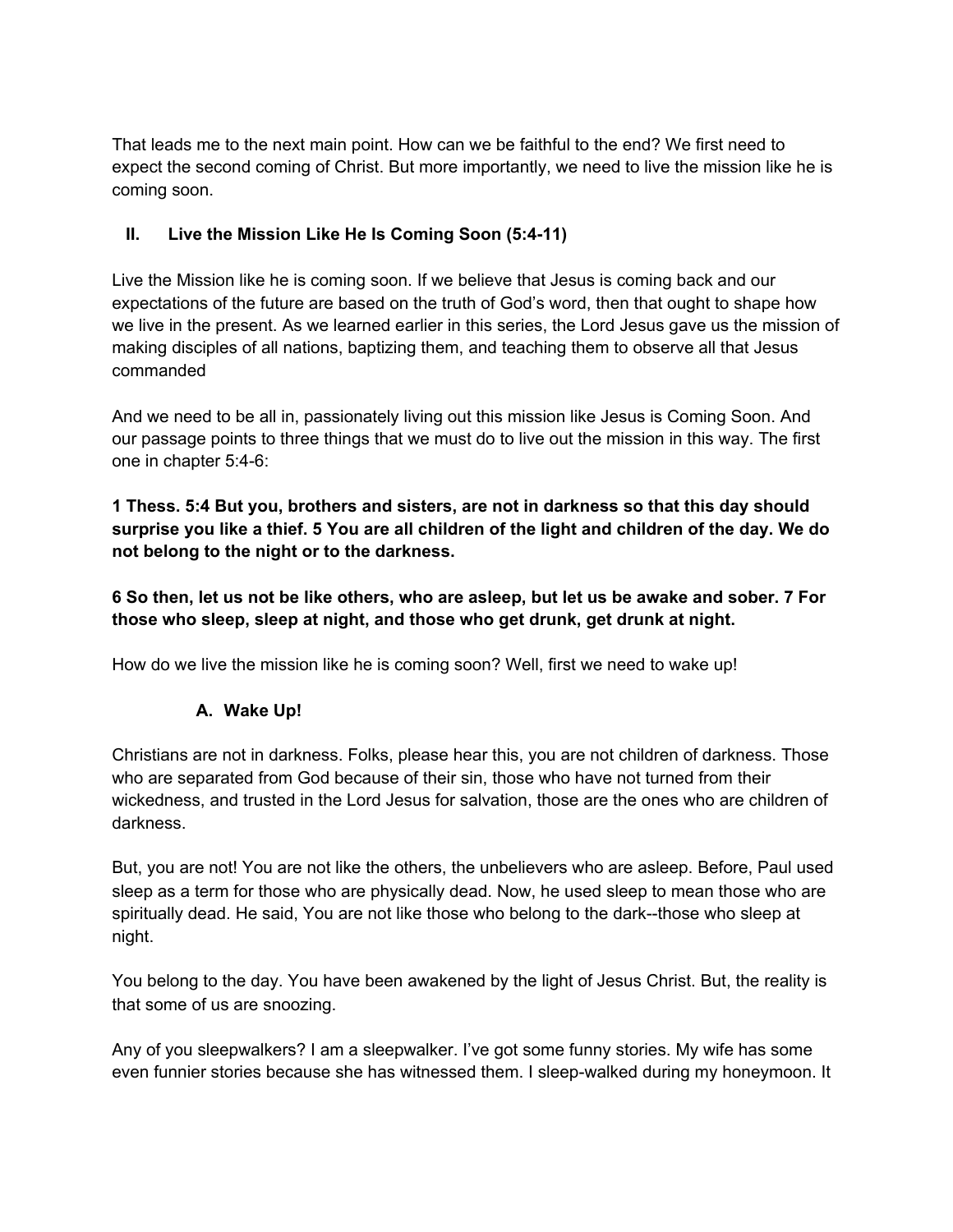was the first night on our cruise ship, and I had a dream in which I woke up, looked out our cruise ship window, and coming right toward our window was another cruise ship.

So, while I am sleeping, I jump out of the bed and slam my hands on the bed and start yelling, "Get down!" "Get down!" Amy, who has been sleeping so soundly, springs up out of bed, and is freaking out thinking that we are about to die. So, she starts calling my name and finally I start to wake up, and of course I just crawl out of bed and go back to sleep. And she can't go back to sleep.

Another one happened when I was in college, I had a dream that I was taking all the hangup clothes out of my closet. But what I didn't realize is that I was actually doing it. I had taken all the clothes from my closet and had just thrown them all over the floor. Later I woke up, and it was morning, It was daylight. And I was standing in the middle of my room, holding my blanket just spinning in circles.

My brothers and sisters, we are children of the day...of light. But the problem is some of us are sleeping on watch. We are sleepwalking during the day, spinning around in circles, going nowhere. The Lord is telling us to Wake Up and Be alert. Jesus is coming back.

The Thessalonians were discouraged because of their uncertainties regarding the future. And the reality for us is that no matter how difficult our present circumstances might become, that we can face them with the promise of a secure future.

So, the days ahead can be bright, filled with purpose, full of hope if only you would be alert to walking in the light of Christ. How easy it is to simply drift off, and become comfortable and our hearts become insensitive to the Spirit. Just as drowsiness creeps up and weighs down the eyes, spiritual drowsiness slowly creeps up and paralyzes us spiritually.

Perhaps today is a heart check for you. Has the assembly of the church and fellowship with brothers and sisters become a bore to you. Have spiritual habits become chores. Have your prayers reduced in scope and frequency.

Perhaps today you need to ask the Lord to help you wake up and be alert once again--For him to renew your heart and awaken your spirit once again. If we desire to live the mission of Christ like he is coming soon, then we need to wake up, and secondly we must sober up.

## **B. Sober Up!**

## 1 Thess. 5:8 But since we belong to the day, let us be sober, putting on faith and love as **a breastplate, and the hope of salvation as a helmet.**

Paul says let us be sober. He was challenging them to be true to their first love--to let their lifestyle reflect their loyalty to Christ. You see, Waking Up means remembering your *standing* in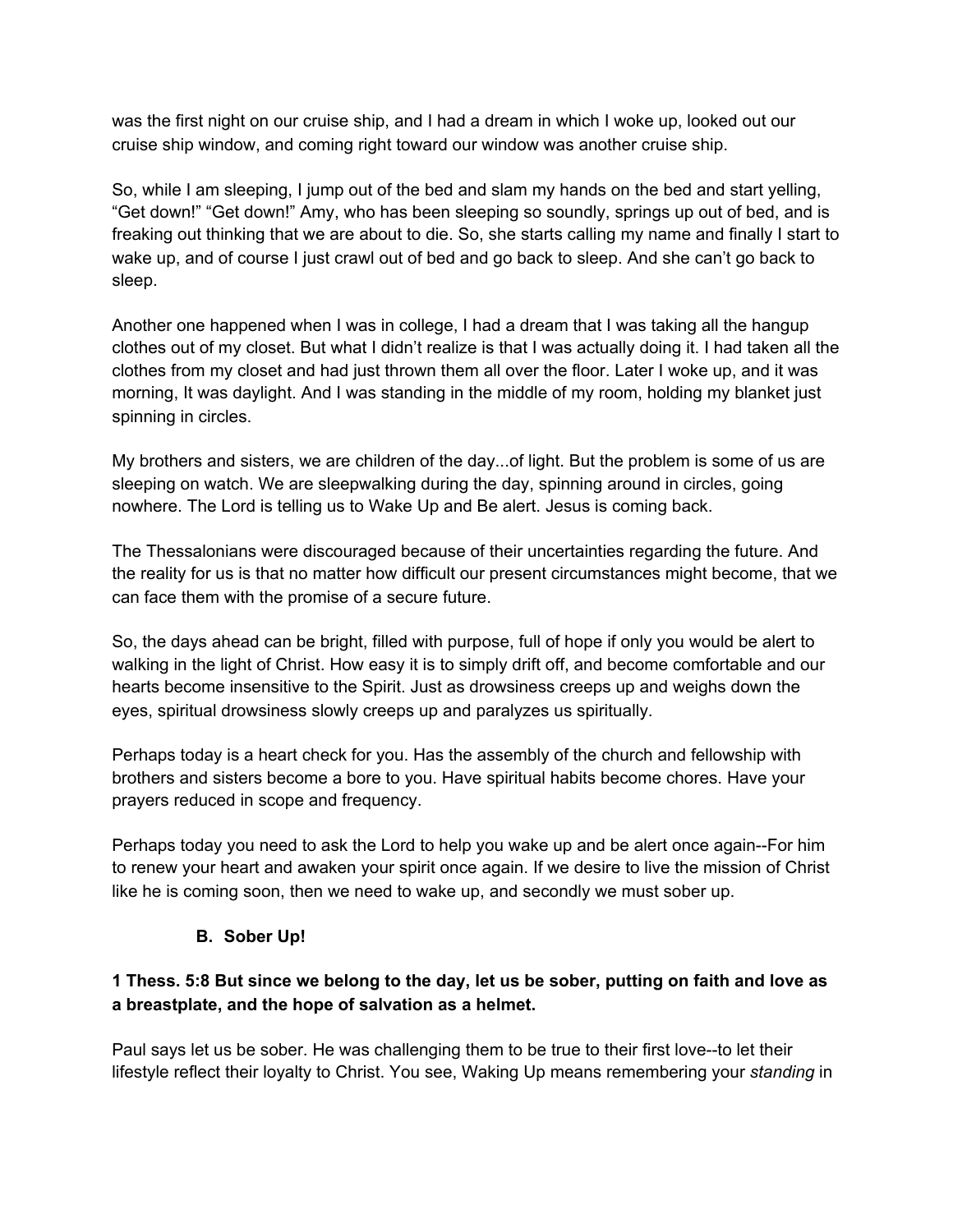Christ. Sobering up deals with living it out--the practice of a serious faith. So, Wake up if you are a Christian. And, sober up so that you can get serious about living like it!

Remember, the Thessalonians had uncertainty regarding the end times which caused some to make irrational decisions. Some lost control of their senses when it came to balancing their future expectations with present obligations. Some were overwhelmed with an unhealthy anxiety because they thought their persecution indicated that God's Day of Judgement had already come and they missed it.

Some quit doing their part because of these reasons. Sober Up! Paul tells them, you're living like you are drunk. You need to be self-controlled. You need to discipline yourself for godliness and as Paul says, put on spiritual armor to continue preparing and living for the mission of Christ.

Think about this. How well would a soldier do if he went to battle drunk? No, when going to the battle, a good soldier will not be hindered by anything--he will make sure he is at his best, and that he has prepared to be his best. Part of that preparation is putting on armor.

For the Christian, the greatest vulnerabilities include the heart and the head. And Paul says that part of sobering up is putting on faith and love as a breastplate, and the hope of salvation as a helmet. Faith, hope, and love make up three great defenses for the spiritual battle. Listen to the way one commentator explained this:

**Faith reflects confidence. Love declares loyalty. Hope provides security. This trio of Christian virtues forms the essence of Christianity. Believe what God says by faith; do what God requires out of love; and trust what God promises because of hope.**

We need to sober up as a church, and put on the armor of God so that we can be about the business of God in this world because at any moment we hope in the return of our Savrio. So may our minds and hearts be protected as we engage in the mission of Christ.

So we Wake Up, Sober Up, and finally Point Up

#### **C. Point Up**

**9 For God did not appoint us to suffer wrath but to receive salvation through our Lord Jesus Christ.**

**10 He died for us so that, whether we are awake or asleep, we may live together with him.**

**11 Therefore encourage one another and build each other up, just as in fact you are doing.**